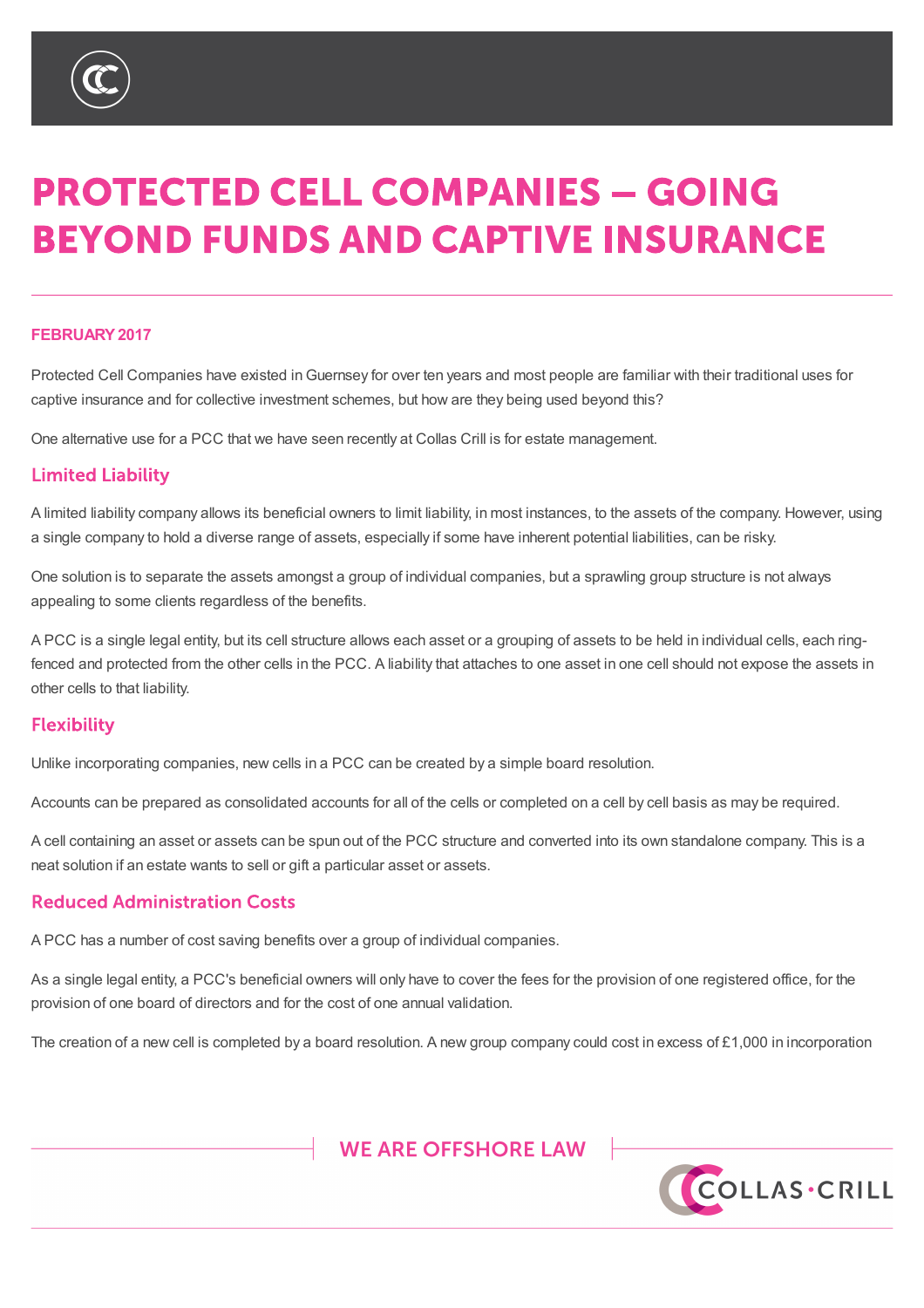

## XXX U P IVI IVI D I |

fees as well as the increase in annual overheads.

PCCs are flexible corporate entities and estate management is just one of the alternate ways in which they can be used.

If you'd like to read more on this subject, see our case study here.

Alternatively, please feel free to give us a call. We'd be delighted to assist you in making use of their unique characteristics for the betterment of your business or personal estate.

The creation of a new cell is completed by a board resolution. A new group company control cost in excess of  $\mathbb{R}^n$